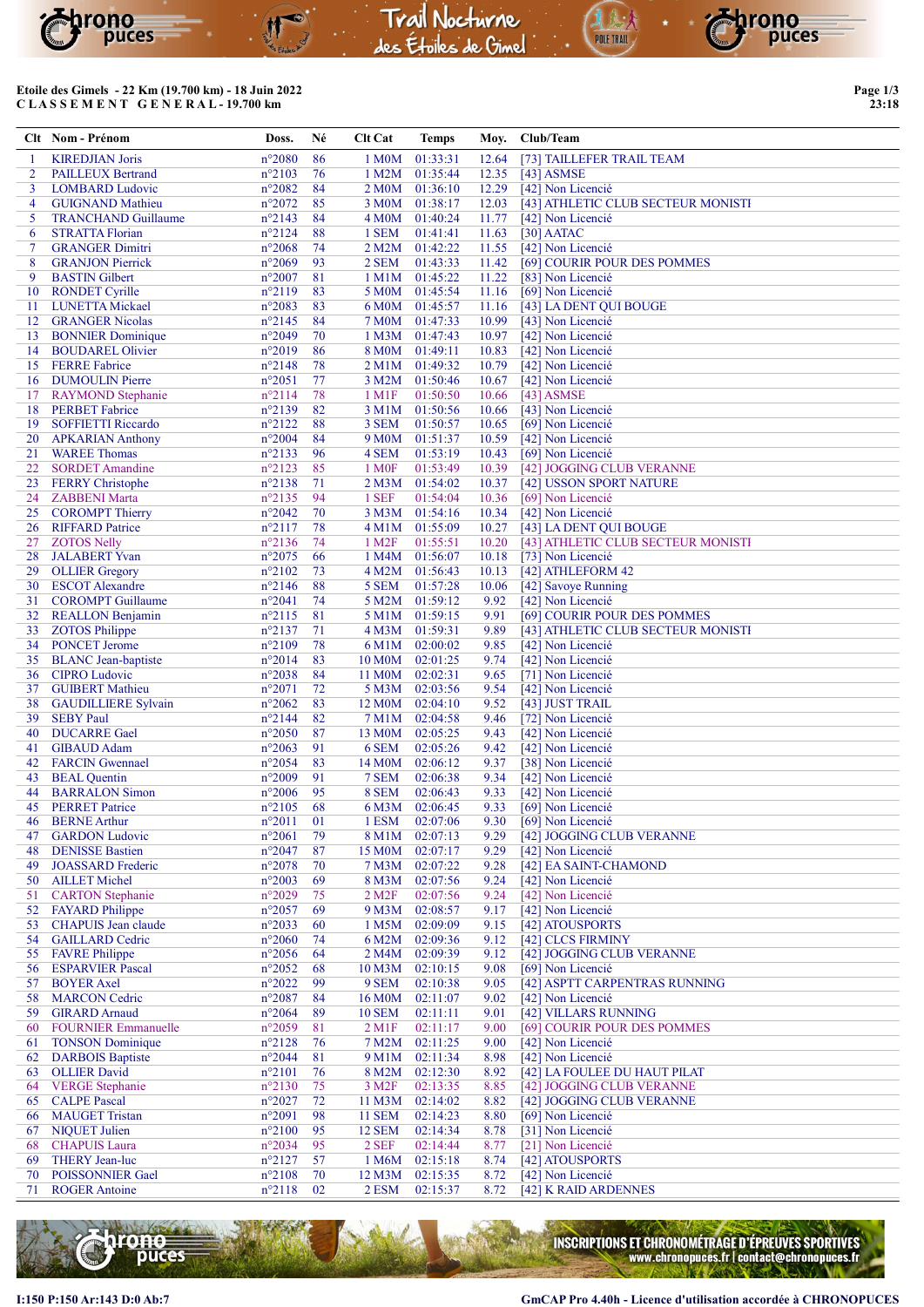

## Etoile des Gimels - 22 Km (19.700 km) - 18 Juin 2022 C L A S S E M E N T G E N E R A L - 19.700 km

|            | Clt Nom - Prénom                                     | Doss.                              | Né       | Clt Cat                      | <b>Temps</b>         |              | Moy. Club/Team                                 |
|------------|------------------------------------------------------|------------------------------------|----------|------------------------------|----------------------|--------------|------------------------------------------------|
| 72         | <b>BRADAI Haris</b>                                  | $n^{\circ}2023$                    | 98       | <b>13 SEM</b>                | 02:15:44             | 8.71         | [69] Non Licencié                              |
| 73         | <b>BEAULAUGUE Geoffrey</b>                           | $n^{\circ}2142$                    | 93       | <b>14 SEM</b>                | 02:15:48             | 8.70         | <b>ATHLE FORM</b>                              |
| 74         | <b>CHARRA Jerome</b>                                 | $n^{\circ}2035$                    | 79       | 10 M1M                       | 02:16:30             | 8.66         | [42] Non Licencié                              |
| 75.        | <b>SAGNOL Christian</b>                              | $n^{\circ}2121$                    | 65       | 3 M4M                        | 02:16:49             | 8.64         | [42] Non Licencié                              |
| 76         | <b>BRUN</b> Pierre                                   | $n^{\circ}2026$                    | 71       | 13 M3M                       | 02:16:50             | 8.64         | [42] ATOUSPORTS                                |
| 77         | <b>VILLEMAGNE Sylvie</b>                             | $n^{\circ}2132$                    | 69       | $1$ M3F                      | 02:17:04             | 8.62         | [42] ATHLEFORM 42                              |
| 78         | <b>GOMEZ Pierrick</b>                                | $n^{\circ}2065$                    | 78       | 11 M1M                       | 02:17:24             | 8.60         | [69] Non Licencié                              |
| 79<br>80   | <b>FAURE</b> Cecile<br><b>MOREL Laurent</b>          | $n^{\circ}2055$<br>$n^{\circ}2098$ | 81<br>74 | 3 M <sub>1</sub> F<br>9 M2M  | 02:18:45<br>02:18:49 | 8.52<br>8.52 | [43] Non Licencié<br>[42] JOGGING CLUB VERANNE |
| 81         | <b>CHALUMEAU</b> Aurelien                            | $n^{\circ}2031$                    | 81       | 12 M1M                       | 02:19:37             | 8.47         | Non Licencié                                   |
| 82         | <b>ABRIAL Guillaume</b>                              | $n^{\circ}2001$                    | 76       | 10 M2M                       | 02:20:07             | 8.44         | [42] ST CYP RUNNERS                            |
| 83         | <b>RICHATIN Aurelie</b>                              | $n^{\circ}2116$                    | 79       | 4 M1F                        | 02:20:33             | 8.41         | [42] FAC ANDREZIEUX                            |
| 84         | <b>MAZENOD Elodie</b>                                | n°2094                             | 95       | 3 SEF                        | 02:21:27             | 8.36         | [42] Non Licencié                              |
| 85         | <b>DADOLLE</b> Christophe                            | $n^{\circ}2043$                    | 73       | 11 M2M                       | 02:21:44             | 8.34         | [42] Non Licencié                              |
| 86         | <b>MAURIN Nelly</b>                                  | n°2093                             | 72       | $2$ M3F                      | 02:22:19             | 8.31         | [43] LES FOULEES DE ST-GERMAIN                 |
| 87         | <b>BAUER Clelia</b>                                  | $n^{\circ}2008$                    | 70       | 3 M3F                        | 02:22:19             | 8.31         | [43] LES FOULEES DE ST-GERMAIN                 |
| 88         | <b>SABOT</b> Florence                                | $n^{\circ}2120$                    | 67       | 1 M4F                        | 02:22:20             | 8.31         | [43] LES FOULEES DE ST-GERMAIN                 |
| 89<br>90   | <b>BERNE</b> Thomas                                  | $n^{\circ}2012$<br>$n^{\circ}2015$ | 84<br>94 | 17 M0M                       | 02:22:53<br>02:22:55 | 8.27<br>8.27 | [42] Non Licencié                              |
| 91         | <b>BLANC Sylvain</b><br><b>MARACHE</b> Jade          | $n^{\circ}2086$                    | 02       | <b>15 SEM</b><br>1 ESF       | 02:23:32             | 8.24         | [69] Non Licencié<br>[42] JOGGING CLUB VERANNE |
| 92         | <b>THALLIER Christian</b>                            | $n^{\circ}2126$                    | 64       | 4 M4M                        | 02:23:36             | 8.23         | [42] ATHLEFORM                                 |
| 93         | <b>GARCIN Pierre Alexandre</b>                       | $n^{\circ}$ 1235                   | 95       | <b>16 SEM</b>                | 02:23:49             | 8.22         | [42] Non Licencié                              |
| 94         | <b>MURTA Damasio</b>                                 | $n^{\circ}2099$                    | 56       | 2 M6M                        | 02:23:59             | 8.21         | [42] ATOUSPORTS                                |
| 95         | POSSAMAI Lionel                                      | $n^{\circ}2110$                    | 78       | 13 M1M                       | 02:24:02             | 8.21         | [42] FAC ANDREZIEUX                            |
| 96         | <b>CHANAL</b> Aurelien                               | $n^{\circ}2032$                    | 81       | 14 M1M                       | 02:24:04             | 8.20         | [42] CLCS FIRMINY                              |
| 97         | <b>POULY Ludovic</b>                                 | $n^{\circ}2111$                    | 80       | 15 M1M                       | 02:24:22             | 8.19         | [69] Non Licencié                              |
| 98         | <b>MOMPER Sylvain</b>                                | $n^{\circ}2096$                    | 63       | 5 M4M                        | 02:24:26             | 8.18         | [42] JOGGING CLUB VERANNE                      |
| 99         | <b>BRUEL Patricia</b>                                | $n^{\circ}2025$                    | 69       | $4$ M3F                      | 02:24:32             | 8.18         | [74] EVIAN OFF COURSE                          |
| 100<br>101 | <b>DESSERTINE Marion</b><br><b>CAMPIDELLI Daniel</b> | $n^{\circ}2048$<br>$n^{\circ}2028$ | 86<br>63 | 2 M <sub>OF</sub><br>6 M4M   | 02:25:07<br>02:25:07 | 8.15<br>8.15 | [42] ATHLEFORM<br>[42] ATHLEFORM               |
|            | 102 JOLIVET Julien                                   | $n^{\circ}2079$                    | 78       | 16 M1M                       | 02:25:10             | 8.14         | [42] ST CYP RUNNERS                            |
|            | 103 FERRATON Stephanie                               | $n^{\circ}2058$                    | 71       | 5 M3F                        | 02:26:08             | 8.09         | [42] USSON SPORT NATURE                        |
|            | 104 MATASSONI Antoine                                | $n^{\circ}2090$                    | 88       | <b>17 SEM</b>                | 02:26:29             | 8.07         | [69] Non Licencié                              |
|            | 105 BARALIS Jerome                                   | $n^{\circ}2005$                    | 70       | 14 M3M                       | 02:26:32             | 8.07         | [42] Non Licencié                              |
|            | 106 FARCIN Alexandra                                 | $n^{\circ}2053$                    | 79       | 5 M1F                        | 02:26:50             | 8.05         | [38] Non Licencié                              |
|            | 107 GROS Pascal                                      | $n^{\circ}2070$                    | 60       | 2 M5M                        | 02:27:39             | 8.01         | [42] Non Licencié                              |
|            | 108 RAJOT Sylvie                                     | $n^{\circ}2113$                    | 69       | 6 M3F                        | 02:27:51             | 8.00         | [42] Non Licencié                              |
|            | 109 MARTIN Nadege                                    | $n^{\circ}2088$                    | 72       | 7 M3F                        | 02:28:56             | 7.94         | [42] USSON SPORT NATURE                        |
|            | 110 BOURGEOIS Severine                               | $n^{\circ}2021$                    | 72       | 8 M3F                        | 02:29:05             | 7.93         | [42] EA SAINT-CHAMOND                          |
| 111        | <b>GIDROL Ludovic</b><br>112 VALIORGUE Damien        | $n^{\circ}2147$<br>$n^{\circ}2129$ | 97<br>76 | <b>18 SEM</b><br>12 M2M      | 02:29:42<br>02:30:19 | 7.90<br>7.86 | [43] Non Licencié<br>[42] COURIR EN EMBLAVEZ   |
|            | 113 PEREZ Francois                                   | $n^{\circ}2104$                    | 74       | 13 M2M                       | 02:30:28             | 7.86         | [42] Non Licencié                              |
|            | 114 MASSICOT Gauthier                                | $n^{\circ}2089$                    | 95       | <b>19 SEM</b>                | 02:30:29             | 7.86         | [42] Non Licencié                              |
|            | 115 DE MARTINI Jean-marc                             | $n^{\circ}2045$                    | 67       | 7 M4M                        | 02:31:11             | 7.82         | [69] MONPLAISIR TRAIL LYON                     |
|            | 116 CHORON Isabelle                                  | $n^{\circ}2037$                    | 68       | 9 M3F                        | 02:32:14             | 7.77         | [42] JOGGING CLUB VERANNE                      |
|            | 117 BOUCLY-CASTELLA Florence                         | $n^{\circ}2018$                    | 56       | 1 M6F                        | 02:32:14             | 7.77         | [42] JOGGING CLUB VERANNE                      |
|            | 118 VILLEMAGNE Bernard                               | $n^{\circ}2141$                    | 58       |                              | 3 M5M 02:34:36       | 7.65         | [42] Non Licencié                              |
| 119        | <b>BRUEL Michel</b>                                  | $n^{\circ}2024$                    | 65       | 8 M4M                        | 02:36:09             | 7.57         | [74] EVIAN OFF COURSE                          |
|            | 120 JAMET Jean-louis<br><b>MANET</b> Cecile          | $n^{\circ}2076$<br>$n^{\circ}2084$ | 60<br>71 | 4 M5M                        | 02:36:12             | 7.57<br>7.53 | [42] Non Licencié<br>[43] Non Licencié         |
| 121        | 122 VIGNAL Roger                                     | $n^{\circ}2131$                    | 66       | 10 M3F<br>9 M4M              | 02:36:59<br>02:37:02 | 7.53         | [42] AC ONDAINE FIRMINY                        |
| 123        | <b>MALAVAL Nicolas</b>                               | $n^{\circ}$ 1234                   | 78       | 17 M1M                       | 02:37:02             | 7.53         | [43] Non Licencié                              |
|            | 124 CHILLET Pascal                                   | $n^{\circ}2140$                    | 61       | 5 M5M                        | 02:38:27             | 7.46         | [42] Non Licencié                              |
|            | 125 MONNERY Patrice                                  | n°2097                             | 75       | 14 M2M                       | 02:39:11             | 7.43         | [69] Non Licencié                              |
|            | 126 MAUNIER DEHAYS Julie                             | $n^{\circ}2092$                    | 76       | 4 M <sub>2F</sub>            | 02:39:11             | 7.43         | [69] Non Licencié                              |
|            | 127 LIOGIER Christian                                | $n^{\circ}2081$                    | 60       | 6 M5M                        | 02:39:17             | 7.42         | [15] Non Licencié                              |
|            | 128 GOUTAREL Vincent                                 | $n^{\circ}2067$                    | 84       | 18 M <sub>0</sub> M          | 02:40:07             | 7.38         | [42] Non Licencié                              |
|            | 129 BERTAIL Matthieu                                 | $n^{\circ}2013$                    | 02       | 3 ESM                        | 02:40:21             | 7.37         | [42] Non Licencié                              |
|            | 130 DELORME Nathalie                                 | $n^{\circ}2046$                    | 79       | 6 M1F                        | 02:40:43             | 7.35         | [42] Non Licencié                              |
|            | 131 CONSTANT Thierry<br>132 GUILLOT Claude           | $n^{\circ}2040$<br>$n^{\circ}2073$ | 69<br>67 | 15 M3M<br>10 M4M             | 02:40:57<br>02:44:06 | 7.34<br>7.20 | [69] Non Licencié<br>[42] Non Licencié         |
|            | 133 MILLET Bastien                                   | $n^{\circ}2095$                    | 96       | <b>20 SEM</b>                | 02:45:36             | 7.14         | [42] Non Licencié                              |
|            | 134 CHABANIS Xavier                                  | $n^{\circ}2134$                    | 80       | 18 M1M                       | 02:46:01             | 7.12         | [69] Non Licencié                              |
|            | 135 CHABANIS Silene                                  | $n^{\circ}2030$                    | 79       | 7 M1F                        | 02:46:01             | 7.12         | [69] Non Licencié                              |
|            | 136 BERGIN Bruno                                     | $n^{\circ}2010$                    | 74       | 15 M2M                       | 02:46:42             | 7.09         | [42] Non Licencié                              |
|            | 137 TAMANI David                                     | $n^{\circ}2125$                    | 72       | 16 M3M                       | 02:46:42             | 7.09         | [42] Non Licencié                              |
| 138        | <b>QUIBLIER</b> Christophe                           | $n^{\circ}2112$                    | 73       | 16 M2M                       | 02:46:42             | 7.09         | [42] Non Licencié                              |
|            | 139 JAUFFRES Stephane                                | $n^{\circ}2077$                    | 81       | 19 M1M                       | 02:55:01             | 6.75         | [73] JOGGING CLUB VERANNE                      |
|            | 140 CHAUVE Christophe                                | $n^{\circ}2036$                    | 79       | 20 M1M                       | 02:59:19             | 6.59         | [42] Non Licencié                              |
| 141        | <b>BONHOMME</b> Sandrine<br>142 PEZZOTTA Laetitia    | $n^{\circ}2016$<br>$n^{\circ}2107$ | 69<br>77 | 11 M3F<br>5 M <sub>2</sub> F | 03:08:15<br>03:10:17 | 6.28<br>6.21 | [42] USSON SPORT NATURE<br>$[38]$ EACR         |
|            |                                                      |                                    |          |                              |                      |              |                                                |



Page 2/3 23:18

**prono<br>P** puces

POLE TRAIL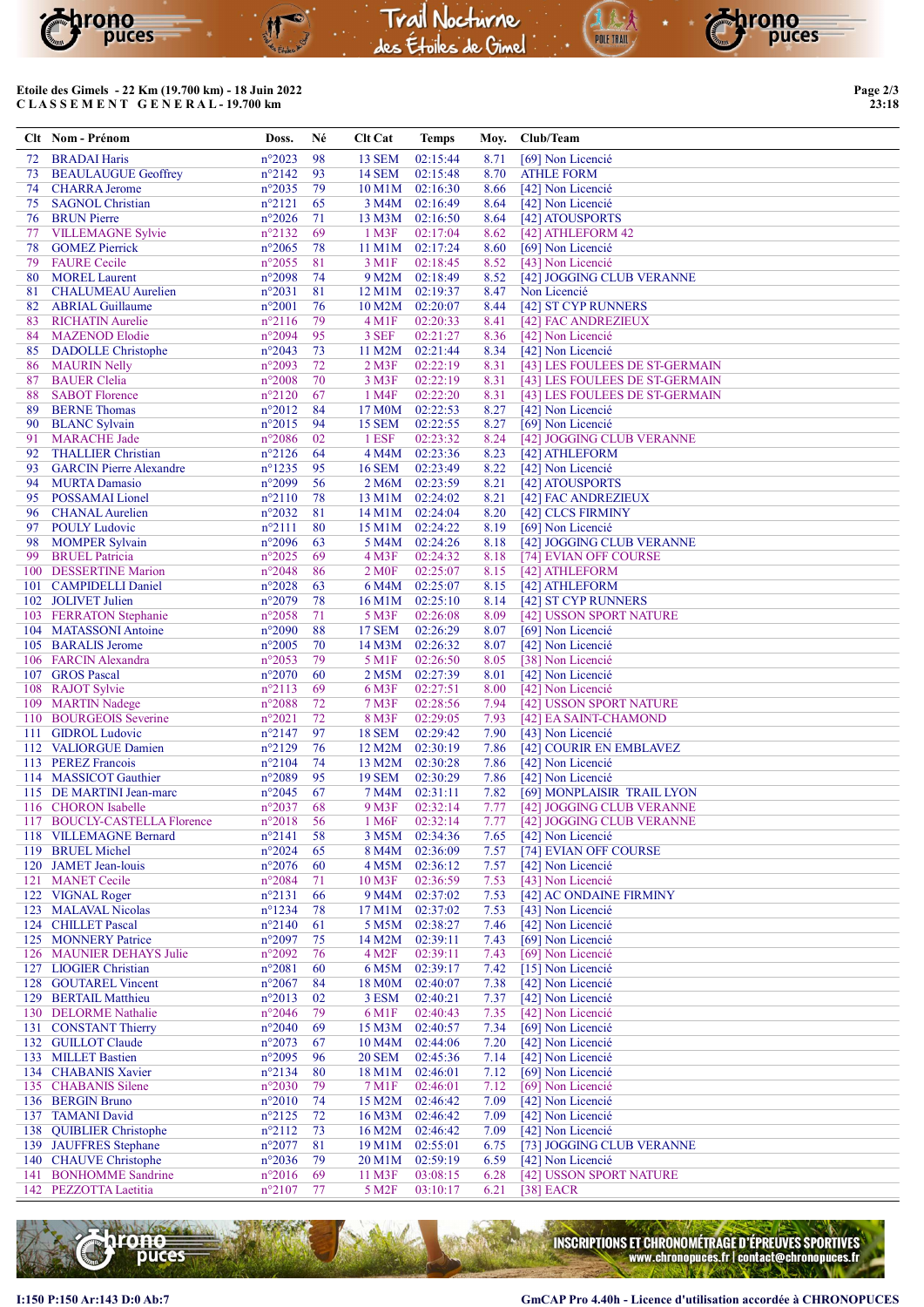| <b>Extrono</b> |  | Trail Nocturne       |                   | Chrono<br>puces |
|----------------|--|----------------------|-------------------|-----------------|
|                |  | des Etoiles de Ginel | <b>POLE TRAIL</b> |                 |

Etoile des Gimels - 22 Km (19.700 km) - 18 Juin 2022 C L A S S E M E N T G E N E R A L - 19.700 km

| Clt Nom - Prénom    |                    | Doss. Né Clt Cat |  | Temps Moy. Club/Team                  |
|---------------------|--------------------|------------------|--|---------------------------------------|
| 143 GOURLIER Claire | $n^{\circ}2066$ 81 |                  |  | 8 M1F 03:10:18 6.21 [42] Non Licencié |



I:150 P:150 Ar:143 D:0 Ab:7 GmCAP Pro 4.40h - Licence d'utilisation accordée à CHRONOPUCES

Page 3/3 23:18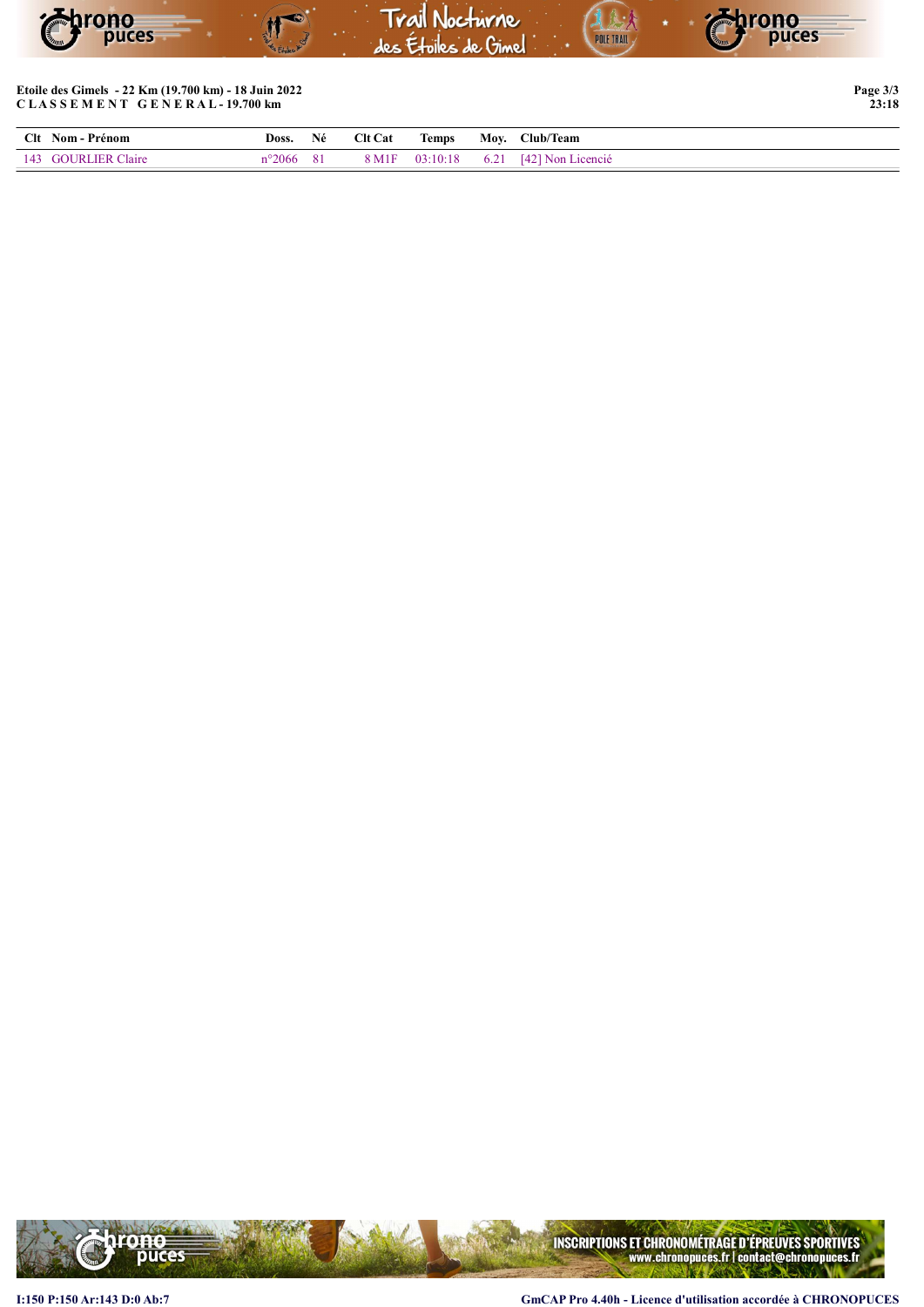# Trail Nocturne<br>des Étoiles de Ginel ar<mark>ono</mark><br>P<sup>ro</sup>puces rono<br>puces POLE TRAIL

#### Etoile des Gimels - 12 Km (11.400 km) - 18 Juin 2022 C L A S S E M E N T G E N E R A L - 11.400 km

Page 1/4 09:26

|          | Clt Nom - Prénom                                   | Doss.                               | Né       | Clt Cat                     | <b>Temps</b>         | Moy.           | Club/Team                              |
|----------|----------------------------------------------------|-------------------------------------|----------|-----------------------------|----------------------|----------------|----------------------------------------|
| -1       | <b>SIMEON Pierre</b>                               | $n^{\circ}$ 1252                    | 01       | 1 ESM                       | 00:48:42             | 14.05          | $[58]$ DUC                             |
| 2        | <b>MICHON Jerome</b>                               | $n^{\circ}$ 1140                    | 84       | 1 M <sub>0</sub> M          | 00:49:35             | 13.80          | [42] AC ONDAINE FIRMINY                |
| 3        | <b>PIGNAL Simon</b>                                | $n^{\circ}1171$                     | 96       | 1 SEM                       | 00:49:52             | 13.72          | [43] Non Licencié                      |
| 4        | <b>VALLAT</b> Julien                               | $n^{\circ}1221$                     | 77       | 1 M2M                       | 00:50:54             | 13.44          | [42] AC ONDAINE FIRMINY                |
| 5        | <b>LAGNIET</b> Lois                                | $n^{\circ}1121$                     | 82       | $1$ M $1$ M                 | 00:51:53             | 13.19          | [42] LA FOULEE DU HAUT PILAT           |
| 6        | <b>GARNIER Valentin</b>                            | $n^{\circ}$ 1255                    | 99       | 2 SEM                       | 00:52:04             | 13.14          | [43] Non Licencié                      |
| 7        | <b>GOMES</b> Tiago                                 | $n^{\circ}1105$                     | 83       | 2 M <sub>0</sub> M          | 00:52:21             | 13.07          | [42] Non Licencié                      |
| 8        | <b>ARGAUD Yannick</b>                              | $n^{\circ}1004$                     | 84       | 3 M0M                       | 00:52:48             | 12.96          | [43] Non Licencié                      |
| 9        | <b>CORNILLON Guillaume</b>                         | $n^{\circ}1055$<br>$n^{\circ}$ 1147 | 02<br>01 | 2 ESM<br>3 ESM              | 00:53:16<br>00:55:09 | 12.84<br>12.40 | [42] Non Licencié<br>[42] Non Licencié |
| 10<br>11 | <b>MONTABONNET Jules</b><br><b>DEBROSSE</b> Paulin | $n^{\circ}1060$                     | 96       | 3 SEM                       | 00:55:12             | 12.39          | [42] Non Licencié                      |
| 12       | <b>FARIZON Yvan</b>                                | $n^{\circ}$ 1260                    | 86       | 4 M <sub>0</sub> M          | 00:56:13             | 12.17          | [42] Non Licencié                      |
| 13       | <b>ALFANO Olivier</b>                              | $n^{\circ}1003$                     | 79       | $2$ M $1$ M                 | 00:56:52             | 12.03          | [38] CASCOL ATHLETISME                 |
| 14       | <b>PETIOT</b> Simon                                | $n^{\circ}1167$                     | 05       | 1 CAM                       | 00:57:05             | 11.98          | [43] ACSMONISTROL                      |
| 15       | <b>GACHE</b> Mathias                               | $n^{\circ}1092$                     | 83       | 5 M0M                       | 00:57:10             | 11.97          | [74] Non Licencié                      |
| 16       | PATOUILLARD Remi                                   | $n^{\circ}$ 1262                    | 86       | 6 M0M                       | 00:57:15             | 11.95          | Non Licencié                           |
| 17       | <b>GALLO</b> Pierre                                | $n^{\circ}1097$                     | 81       | 3 M1M                       | 00:58:43             | 11.65          | [42] Non Licencié                      |
| 18       | <b>DENIS Johan</b>                                 | $n^{\circ}1063$                     | 88       | 4 SEM                       | 00:58:50             | 11.63          | [42] Non Licencié                      |
| 19       | <b>FAVIER Remi</b>                                 | $n^{\circ}1082$                     | 89       | 5 SEM                       | 00:58:51             | 11.63          | [42] Non Licencié                      |
| 20       | <b>CHARBONNIER Gregory</b>                         | $n^{\circ}1039$                     | 78       | 4 M1M                       | 00:59:10             | 11.56          | [42] ATOUSPORTS                        |
| 21       | <b>POYET Benjamin</b>                              | $n^{\circ}1177$                     | 94       | 6 SEM                       | 01:00:03             | 11.39          | [42] EA SAINT-CHAMOND                  |
| 22       | <b>GONCALVES Arno</b>                              | $n^{\circ}1106$                     | 03       | 1 JUM                       | 01:00:25             | 11.32          | [42] CLUB ATHLETIQUE DU ROANNAIS       |
| 23       | <b>TALAVERA Lorenzo</b>                            | $n^{\circ}$ 1247                    | 06       | 2 CAM                       | 01:01:03             | 11.21          | [43] Non Licencié                      |
| 24       | <b>CORNIER Bruno</b>                               | $n^{\circ}1054$                     | 60       | 1 M5M                       | 01:01:53             | 11.05          | [42] Non Licencié                      |
| 25       | <b>RICHARD Nicolas</b>                             | $n^{\circ}1191$                     | 95       | 7 SEM                       | 01:02:08             | 11.01          | [42] Non Licencié                      |
| 26       | <b>CONIL Thomas</b>                                | $n^{\circ}1052$                     | 06       | 3 CAM                       | 01:02:30             | 10.95          | [74] ANNONAY JOGGING CLUB              |
| 27       | <b>GALLO</b> Luc                                   | $n^{\circ}1096$                     | 84       | 7 M0M                       | 01:02:56             | 10.87          | [42] Non Licencié                      |
| 28       | <b>TRANCHAND Mathieu</b>                           | $n^{\circ}1219$                     | 84       | <b>8 M0M</b>                | 01:03:03             | 10.85          | [42] Non Licencié                      |
| 29       | <b>VALLAT Arthur</b>                               | $n^{\circ}1241$                     | 06       | 4 CAM                       | 01:03:18             | 10.81          | $[42]$ FOHP                            |
| 30       | <b>CELLE Baptiste</b>                              | $n^{\circ}1035$                     | 92       | 8 SEM                       | 01:03:39             | 10.75          | [43] Non Licencié                      |
| 31       | <b>POULIGNY Oceane</b>                             | $n^{\circ}1176$                     | 04       | 1 JUF                       | 01:03:55             | 10.70          | [42] CLCS FIRMINY                      |
| 32       | <b>VARENNES Gilbert</b>                            | $n^{\circ}$ 1223                    | 70       | 1 M3M                       | 01:04:14             | 10.65          | [43] Non Licencié                      |
| 33       | <b>BONCOMPAIN Florent</b>                          | $n^{\circ}1019$<br>$n^{\circ}1006$  | 78<br>90 | 5 M1M<br>9 SEM              | 01:04:21<br>01:04:32 | 10.63          | [43] Non Licencié<br>[42] Non Licencié |
| 34<br>35 | <b>BARRALON Maxime</b><br><b>BRUDNICKI Thomas</b>  | $n^{\circ}1028$                     | 93       | <b>10 SEM</b>               | 01:04:32             | 10.60<br>10.60 | [69] Non Licencié                      |
| 36       | <b>HOMBEK</b> Jean-francois                        | $n^{\circ}1110$                     | 66       | 1 M4M                       | 01:04:47             | 10.56          | [42] Non Licencié                      |
| 37       | <b>EPARVIER Louis</b>                              | $n^{\circ}$ 1246                    | 94       | <b>11 SEM</b>               | 01:05:26             | 10.46          | Non Licencié                           |
| 38       | <b>VILLEMAGNE Guy</b>                              | $n^{\circ}$ 1232                    | 69       | 2 M3M                       | 01:05:39             | 10.42          | [42] ATHLEFORM                         |
| 39       | <b>GAILLARD</b> Mael                               | $n^{\circ}1094$                     | 03       | $2$ JUM                     | 01:05:58             | 10.37          | [42] Non Licencié                      |
| 40       | <b>VANEL Killian</b>                               | $n^{\circ}$ 1222                    | 01       | 4 ESM                       | 01:06:13             | 10.33          | [71] Non Licencié                      |
| 41       | <b>BATAILLE Maxime</b>                             | $n^{\circ}$ 1253                    | 95       | <b>12 SEM</b>               | 01:06:16             | 10.32          | [75] Non Licencié                      |
| 42       | <b>MARACHE</b> Noe                                 | $n^{\circ}1133$                     | 06       | 5 CAM                       | 01:06:44             | 10.25          | [42] Non Licencié                      |
| 43       | <b>CHAIZE</b> Xavier                               | $n^{\circ}1037$                     | 63       | 2 M4M                       | 01:06:57             | 10.22          | [42] Non Licencié                      |
| 44       | <b>VINCENDON Remy</b>                              | $n^{\circ}1203$                     | 87       | 9 M <sub>0</sub> M          | 01:07:57             | 10.07          | [73] Non Licencié                      |
| 45       | <b>DUFAUT Florent</b>                              | $n^{\circ}1076$                     | 87       |                             | 10 M0M 01:08:30      | 9.99           | [42] Non Licencié                      |
| 46       | <b>PEYRON Ludovic</b>                              | $n^{\circ}1168$                     | 76       |                             | 2 M2M 01:08:32       | 9.98           | [42] Non Licencié                      |
|          | 47 LEPINAY Hugo                                    | $n^{\circ}1130$                     | 04       | 3 JUM                       | 01:08:41             | 9.96           | [42] Non Licencié                      |
| 48       | <b>ACKERMANN Alain</b>                             | $n^{\circ}1002$                     | 91       | 13 SEM                      | 01:08:43             | 9.96           | [42] Non Licencié                      |
| 49       | <b>CHALMANDRIER Bruno</b>                          | $n^{\circ}1038$                     | 72       | 3 M3M                       | 01:08:55             | 9.93           | [42] Non Licencié                      |
| 50       | <b>DUVERNEY Christophe</b>                         | $n^{\circ}1075$                     | 76       | 3 M2M                       | 01:09:00             | 9.91           | $[42]$ NOSE                            |
| 51       | <b>THOUILLEUX Estelle</b>                          | $n^{\circ}1215$                     | 85       | 1 M <sub>OF</sub>           | 01:09:02             | 9.91           | [42] Non Licencié                      |
| 52       | <b>CELLARD</b> Laurent                             | $n^{\circ}1034$                     | 74       | 4 M2M                       | 01:09:08             | 9.90           | [42] Non Licencié                      |
| 53       | <b>CHEVALIER Herve</b>                             | $n^{\circ}1044$                     | 74       | 5 M2M                       | 01:09:23             | 9.86           | [42] LA FOULEE DU HAUT PILAT           |
| 54       | <b>DAURELLE</b> Violaine                           | $n^{\circ}1058$                     | 81<br>55 | $1$ M $1$ F                 | 01:09:24<br>01:09:36 | 9.86           | [43] Non Licencié<br>[42] Non Licencié |
| 55<br>56 | <b>GEREYS Bernard</b><br><b>GAITON Patrick</b>     | $n^{\circ}1100$<br>$n^{\circ}$ 1240 | 72       | 1 M6M<br>4 M <sub>3</sub> M | 01:09:52             | 9.83<br>9.79   | [42] Non Licencié                      |
|          | <b>BAZILE</b> Herve                                | $n^{\circ}1001$                     | 68       | 5 M3M                       | 01:09:57             | 9.78           | Non Licencié                           |
| 57<br>58 | <b>GACHE</b> Lucie                                 | $n^{\circ}1091$                     | 86       | 2 M <sub>OF</sub>           | 01:10:19             | 9.73           | [74] Non Licencié                      |
| 59       | <b>VEROT</b> Emilie                                | $n^{\circ}$ 1226                    | 82       | $2$ M <sub>1</sub> $F$      | 01:11:12             | 9.61           | [43] Non Licencié                      |
| 60       | <b>THIERY Christophe</b>                           | $n^{\circ}1212$                     | 67       | 3 M4M                       | 01:11:21             | 9.59           | [43] Non Licencié                      |
| 61       | <b>VIELA Cecile</b>                                | $n^{\circ}$ 1228                    | 67       | 1 M4F                       | 01:11:21             | 9.59           | [42] ASM ST-ETIENNE                    |
| 62       | <b>MOLLARET Adrien</b>                             | $n^{\circ}$ 1145                    | 81       | 6 M1M                       | 01:11:36             | 9.55           | [71] Non Licencié                      |
| 63       | <b>SCANDOLA Lea</b>                                | $n^{\circ}1202$                     | 05       | 1 CAF                       | 01:11:39             | 9.55           | [73] ANNONAY JOGGING CLUB              |
| 64       | <b>SCANDOLA Jerome</b>                             | $n^{\circ}1201$                     | 75       | 6 M2M                       | 01:11:40             | 9.55           | [73] JOGGING CLUB VERANNE              |
| 65       | <b>DISSARD</b> Marien                              | $n^{\circ}1067$                     | 86       | 11 M <sub>0</sub> M         | 01:12:04             | 9.49           | [42] ATHLEFORM                         |
| 66       | <b>BUSSON</b> Philippe                             | $n^{\circ}1033$                     | 76       | 7 M2M                       | 01:12:10             | 9.48           | [43] Non Licencié                      |
| 67       | <b>GAGNE Rachel</b>                                | $n^{\circ}1093$                     | 74       | 1 M <sub>2</sub> F          | 01:12:19             | 9.46           | [42] Non Licencié                      |
| 68       | <b>FABER Benoit</b>                                | $n^{\circ}1078$                     | 83       | 12 M <sub>0</sub> M         | 01:12:19             | 9.46           | [42] Non Licencié                      |
| 69       | MUSZYNSKI Laurent                                  | $n^{\circ}1151$                     | 72       | 6 M3M                       | 01:12:32             | 9.43           | [43] Non Licencié                      |
| 70       | <b>BERNE Julien</b>                                | $n^{\circ}1013$                     | 89       | 14 SEM                      | 01:12:40             | 9.41           | [42] Non Licencié                      |
| 71       | <b>BUGNAZET</b> Evelyne                            | $n^{\circ}1032$                     | 74       | $2$ M <sub>2</sub> $F$      | 01:12:47             | 9.40           | [43] Non Licencié                      |



INSCRIPTIONS ET CHRONOMÉTRAGE D'ÉPREUVES SPORTIVES<br>www.chronopuces.fr | contact@chronopuces.fr<br>chronopuces.fr |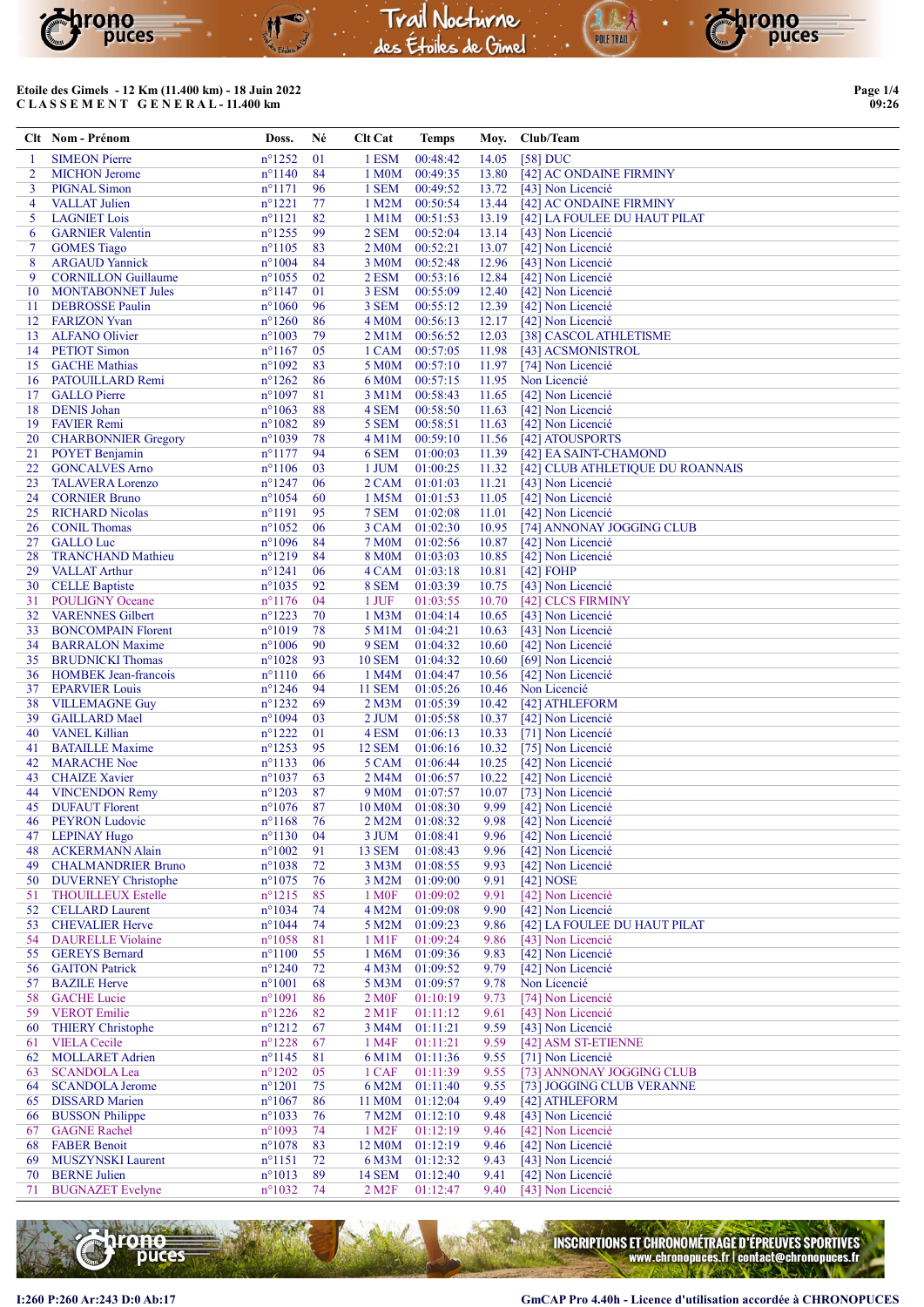

## Etoile des Gimels - 12 Km (11.400 km) - 18 Juin 2022 C L A S S E M E N T G E N E R A L - 11.400 km

|          | Clt Nom - Prénom                                 | Doss.                               | Né       | <b>Clt Cat</b>                         | <b>Temps</b>         | Moy.         | Club/Team                                                 |
|----------|--------------------------------------------------|-------------------------------------|----------|----------------------------------------|----------------------|--------------|-----------------------------------------------------------|
| 72       | <b>MAYMON Colin</b>                              | $n^{\circ}1138$                     | 75       | 8 M2M                                  | 01:13:13             | 9.34         | [42] Non Licencié                                         |
| 73       | <b>FAURE Sylvain</b>                             | $n^{\circ}1080$                     | 77       | 9 M2M                                  | 01:13:24             | 9.32         | [42] Non Licencié                                         |
| 74       | <b>JACQUET Alain</b>                             | $n^{\circ}1117$                     | 65       | 4 M4M                                  | 01:13:26             | 9.32         | [42] Non Licencié                                         |
| 75       | <b>SAHUT Leo</b>                                 | $n^{\circ}1261$                     | 94       | <b>15 SEM</b>                          | 01:14:20             | 9.20         | [42] Non Licencié                                         |
| 76       | <b>PELUCHON Nicolas</b>                          | $n^{\circ}1162$                     | 04       | 4 JUM                                  | 01:14:23             | 9.20         | [42] Non Licencié                                         |
| 77       | <b>PETIOT</b> Joelle                             | $n^{\circ}$ 1166                    | 66       | 2 M4F                                  | 01:14:33             | 9.18         | [42] ATHLEFORM                                            |
| 78<br>79 | <b>GARNIER Stephane</b>                          | $n^{\circ}1099$                     | 72<br>76 | 7 M3M                                  | 01:14:40             | 9.16         | [42] FAC ANDREZIEUX                                       |
| 80       | <b>RAVEL Laurent</b><br><b>GAILLARD</b> Nadege   | $n^{\circ}1184$<br>$n^{\circ}1095$  | 76       | 10 M2M<br>3 M <sub>2</sub> F           | 01:14:46<br>01:15:12 | 9.15<br>9.10 | [42] ATOUSPORTS<br>[42] CLCS FIRMINY                      |
| 81       | <b>LANDON Victor</b>                             | $n^{\circ}1123$                     | 99       | <b>16 SEM</b>                          | 01:15:15             | 9.09         | [42] Non Licencié                                         |
| 82       | <b>VIALLON</b> Yvan                              | $n^{\circ}$ 1227                    | 71       | 8 M3M                                  | 01:15:21             | 9.08         | [42] Non Licencié                                         |
| 83       | ROUCHON-LACOMBE Louane                           | $n^{\circ}$ 1254                    | 04       | $2$ JUF                                | 01:15:23             | 9.07         | [43] Non Licencié                                         |
| 84       | <b>THEILLIERE Christian</b>                      | $n^{\circ}1211$                     | 62       | 2 M5M                                  | 01:15:47             | 9.03         | [43] ESPACE ET COURSE                                     |
| 85       | <b>SAUVRY Luc</b>                                | $n^{\circ}1199$                     | 60       | 3 M5M                                  | 01:15:49             | 9.02         | [42] Non Licencié                                         |
| 86       | <b>CONIL Jerome</b>                              | $n^{\circ}1051$                     | 75       | 11 M2M                                 | 01:15:58             | 9.01         | [74] ANNONAY JOGGING CLUB                                 |
| 87       | <b>HUSSON</b> Audrey                             | $n^{\circ}1114$                     | 90       | 1 SEF                                  | 01:16:05             | 8.99         | [69] Non Licencié                                         |
| 88<br>89 | <b>HUSSON</b> Andre-michel<br><b>RIVORY Rene</b> | $n^{\circ}1113$<br>$n^{\circ}1192$  | 63<br>52 | 5 M4M<br>1 M7M                         | 01:16:06<br>01:16:32 | 8.99<br>8.94 | [42] Non Licencié<br>[42] JOGGING CLUB VERANNE            |
| 90       | <b>MAURICE Johan</b>                             | $n^{\circ}$ 1135                    | 95       | <b>17 SEM</b>                          | 01:17:00             | 8.88         | [42] Non Licencié                                         |
| 91       | <b>MOREL Cyril</b>                               | $n^{\circ}1150$                     | 82       | 7 M1M                                  | 01:17:00             | 8.88         | [69] Non Licencié                                         |
| 92       | <b>DEVIGNOT Michel</b>                           | $n^{\circ}1065$                     | 62       | 4 M5M                                  | 01:17:13             | 8.86         | [42] Non Licencié                                         |
| 93       | <b>COMBAT</b> Cecile                             | n°1049                              | 71       | $1$ M3F                                | 01:17:18             | 8.85         | [42] ATHLEFORM                                            |
| 94       | <b>FRANC Pierre</b>                              | $n^{\circ}1087$                     | 72       | 9 M3M                                  | 01:17:20             | 8.85         | [42] ATHLEFORM                                            |
| 95       | <b>BOULHOL Fleur</b>                             | $n^{\circ}1023$                     | 73       | 4 M <sub>2</sub> F                     | 01:17:25             | 8.84         | [42] Non Licencié                                         |
| 96       | <b>DECORME</b> Angelique                         | $n^{\circ}1061$                     | 82       | 3 M1F                                  | 01:17:29             | 8.83         | [74] ANNONAY JOGGING CLUB                                 |
| 97       | <b>DOKABONA Boris</b>                            | $n^{\circ}1068$                     | 82       | 8 M1M                                  | 01:17:43             | 8.80         | [42] LA RIVATIERE                                         |
| 98<br>99 | <b>TORSIELLO Jerome</b><br>PETIOT Jean-paul      | $n^{\circ}1216$<br>$n^{\circ}1165$  | 80<br>62 | 9 M1M<br>5 M5M                         | 01:17:54<br>01:18:00 | 8.78<br>8.77 | [38] Non Licencié<br>[42] ATHLEFORM                       |
| 100      | <b>POINARD Baptiste</b>                          | $n^{\circ}1173$                     | 89       | <b>18 SEM</b>                          | 01:18:56             | 8.67         | [42] Non Licencié                                         |
| 101      | <b>SEUX</b> Christine                            | $n^{\circ}1204$                     | 71       | $2$ M <sub>3</sub> F                   | 01:18:57             | 8.66         | [42] Non Licencié                                         |
| 102      | <b>TABOURY Julien</b>                            | $n^{\circ}$ 1208                    | 79       | 10 M1M                                 | 01:19:05             | 8.65         | [42] Non Licencié                                         |
|          | 103 TOUREL Charline                              | $n^{\circ}1218$                     | 86       | 3 M <sub>OF</sub>                      | 01:19:14             | 8.63         | [42] Non Licencié                                         |
|          | 104 RODRIGUES-LAINS Baptiste                     | $n^{\circ}1193$                     | 93       | <b>19 SEM</b>                          | 01:20:04             | 8.54         | [42] Non Licencié                                         |
|          | 105 MAYMON Romain                                | $n^{\circ}1139$                     | 74       | 12 M2M                                 | 01:20:07             | 8.54         | [42] Non Licencié                                         |
|          | 106 BRUNEL Philippe                              | $n^{\circ}1030$                     | 83       | 13 M0M                                 | 01:20:23             | 8.51         | [42] BORDEAUX EC                                          |
|          | 107 PICHON Georges                               | $n^{\circ}1170$                     | 65       | 6 M4M                                  | 01:20:29             | 8.50         | [42] Non Licencié                                         |
|          | 108 LEROY David<br>109 DURAND Etienne            | $n^{\circ}1131$<br>$n^{\circ}$ 1243 | 70<br>99 | 10 M3M<br><b>20 SEM</b>                | 01:20:45<br>01:20:55 | 8.47<br>8.45 | [76] Non Licencié<br>[42] Non Licencié                    |
|          | 110 BENIER Cedric                                | $n^{\circ}1010$                     | 75       | 13 M2M                                 | 01:20:59             | 8.45         | [42] ABS ST GALMIER                                       |
|          | 111 PERRIN Mylene                                | $n^{\circ}1164$                     | 86       | 4 M <sub>OF</sub>                      | 01:21:04             | 8.44         | [11] Non Licencié                                         |
|          | 112 MONTAGNE Jennyfer                            | $n^{\circ}1148$                     | 85       | 5 M <sub>OF</sub>                      | 01:21:04             | 8.44         | [73] Non Licencié                                         |
|          | 113 GLENZ Jean-francois                          | $n^{\circ}1104$                     | 64       | 7 M4M                                  | 01:21:06             | 8.43         | [42] ATHLEFORM                                            |
|          | 114 POYET Mickael                                | $n^{\circ}$ 1178                    | 76       | 14 M2M                                 | 01:21:30             | 8.39         | [42] LA RIVATIERE                                         |
|          | 115 MOLLARET Serge                               | $n^{\circ}$ 1146                    | 56       | 2 M6M                                  | 01:21:39             | 8.38         | [69] Non Licencié                                         |
|          | 116 BERNE Candice                                | $n^{\circ}1012$<br>$n^{\circ}$ 1229 | 94       | 2 SEF                                  | 01:21:43             | 8.37         | [42] Non Licencié                                         |
|          | 117 VILLARD Christelle<br>118 PANIER Agnes       | $n^{\circ}$ 1158                    | 70<br>73 | 3 M3F<br>5 M <sub>2</sub> F            | 01:21:44<br>01:22:26 | 8.37<br>8.30 | [42] ECHAPPEE DES BORDS DE LOIRE<br>[42] EA SAINT-CHAMOND |
|          | 119 GIRARD Yann                                  | $n^{\circ}1103$                     | 97       | 21 SEM                                 | 01:22:40             | 8.28         | [42] Non Licencié                                         |
|          | 120 KIREDJIAN Mylene                             | $n^{\circ}$ 1256                    | 89       | 3 SEF                                  | 01:22:44             | 8.27         | [07] Non Licencié                                         |
| 121      | <b>CHARRA</b> Carolane                           | $n^{\circ}1238$                     | 01       | 1 ESF                                  | 01:22:45             | 8.27         | [43] Non Licencié                                         |
|          | 122 BENKADA Yannis                               | $n^{\circ}1239$                     | 01       | 5 ESM                                  | 01:22:45             | 8.27         | [43] Non Licencié                                         |
|          | 123 TEYSSIER Olivier                             | $n^{\circ}1210$                     | 72       | 11 M3M                                 | 01:23:13             | 8.22         | [42] Non Licencié                                         |
|          | 124 TEYSSIER Chrystelle                          | $n^{\circ}1209$                     | 74       | 6 M2F                                  | 01:23:13             | 8.22         | [42] Non Licencié                                         |
|          | 125 CELLE Damien<br>126 COMBELLE Cyril           | $n^{\circ}1036$<br>$n^{\circ}1050$  | 81<br>85 | 11 M1M<br>14 M <sub>0</sub> M          | 01:23:21<br>01:23:22 | 8.21<br>8.21 | [42] Non Licencié<br>[42] Non Licencié                    |
|          | 127 DEKHIL Amar                                  | $n^{\circ}1062$                     | 82       | 12 M1M                                 | 01:23:25             | 8.20         | [69] Non Licencié                                         |
|          | 128 JACQUEMOND David                             | $n^{\circ}1116$                     | 74       | 15 M2M                                 | 01:23:29             | 8.19         | [42] Non Licencié                                         |
|          | 129 GARCIA VIDAL Rocio                           | $n^{\circ}1098$                     | 76       | 7 M <sub>2</sub> F                     | 01:24:20             | 8.11         | [43] Non Licencié                                         |
|          | 130 RICHARD Christelle                           | $n^{\circ}1190$                     | 76       | 8 M <sub>2</sub> F                     | 01:24:33             | 8.09         | [43] Non Licencié                                         |
|          | 131 COLBALCHINI Pierre                           | $n^{\circ}1047$                     | 56       | 3 M6M                                  | 01:24:34             | 8.09         | [42] ATHLEFORM                                            |
|          | 132 BERTHET Viviane                              | $n^{\circ}1015$                     | 59       | 1 M <sub>5</sub> F                     | 01:24:36             | 8.09         | [42] Non Licencié                                         |
|          | 133 GRANJON Ingrid                               | $n^{\circ}$ 1250                    | 82       | 4 M1F                                  | 01:24:36             | 8.09         | [42] LA RIVATIERE                                         |
|          | 134 BRUN Lucie<br>135 DOREL Nicole               | $n^{\circ}1029$<br>$n^{\circ}1069$  | 96<br>62 | 4 SEF                                  | 01:24:50             | 8.06         | [38] Non Licencié<br>[42] EA SAINT-CHAMOND                |
|          | 136 TRUONG Thuy                                  | $n^{\circ}$ 1258                    | 85       | 2 M <sub>5F</sub><br>6 M <sub>OF</sub> | 01:24:58<br>01:24:59 | 8.05<br>8.05 | [42] Non Licencié                                         |
|          | 137 LAUSECKER Kim                                | $n^{\circ}1124$                     | 91       | 5 SEF                                  | 01:25:05             | 8.04         | [69] Non Licencié                                         |
|          | 138 VINCENDON Gary                               | $n^{\circ}$ 1233                    | 83       | 15 M0M                                 | 01:25:16             | 8.02         | [72] Non Licencié                                         |
|          | 139 SAVEL Emmanuelle                             | $n^{\circ}1200$                     | 75       | 9 M <sub>2</sub> F                     | 01:25:24             | 8.01         | [42] Non Licencié                                         |
|          | 140 GIRARD Dominique                             | $n^{\circ}1101$                     | 65       | 8 M4M                                  | 01:25:24             | 8.01         | [17] Non Licencié                                         |
|          | 141 DERAME Laurence                              | $n^{\circ}1064$                     | 69       | $4$ M $3$ F                            | 01:25:43             | 7.98         | [42] FAC ANDREZIEUX                                       |
|          | 142 PROST Regis                                  | $n^{\circ}1182$                     | 68       | 12 M3M 01:25:49                        |                      | 7.97         | [42] ATHLEFORM                                            |



INSCRIPTIONS ET CHRONOMÉTRAGE D'ÉPREUVES SPORTIVES<br>www.chronopuces.fr | contact@chronopuces.fr<br>chronopuces.fr |

rono<br>puces

09:26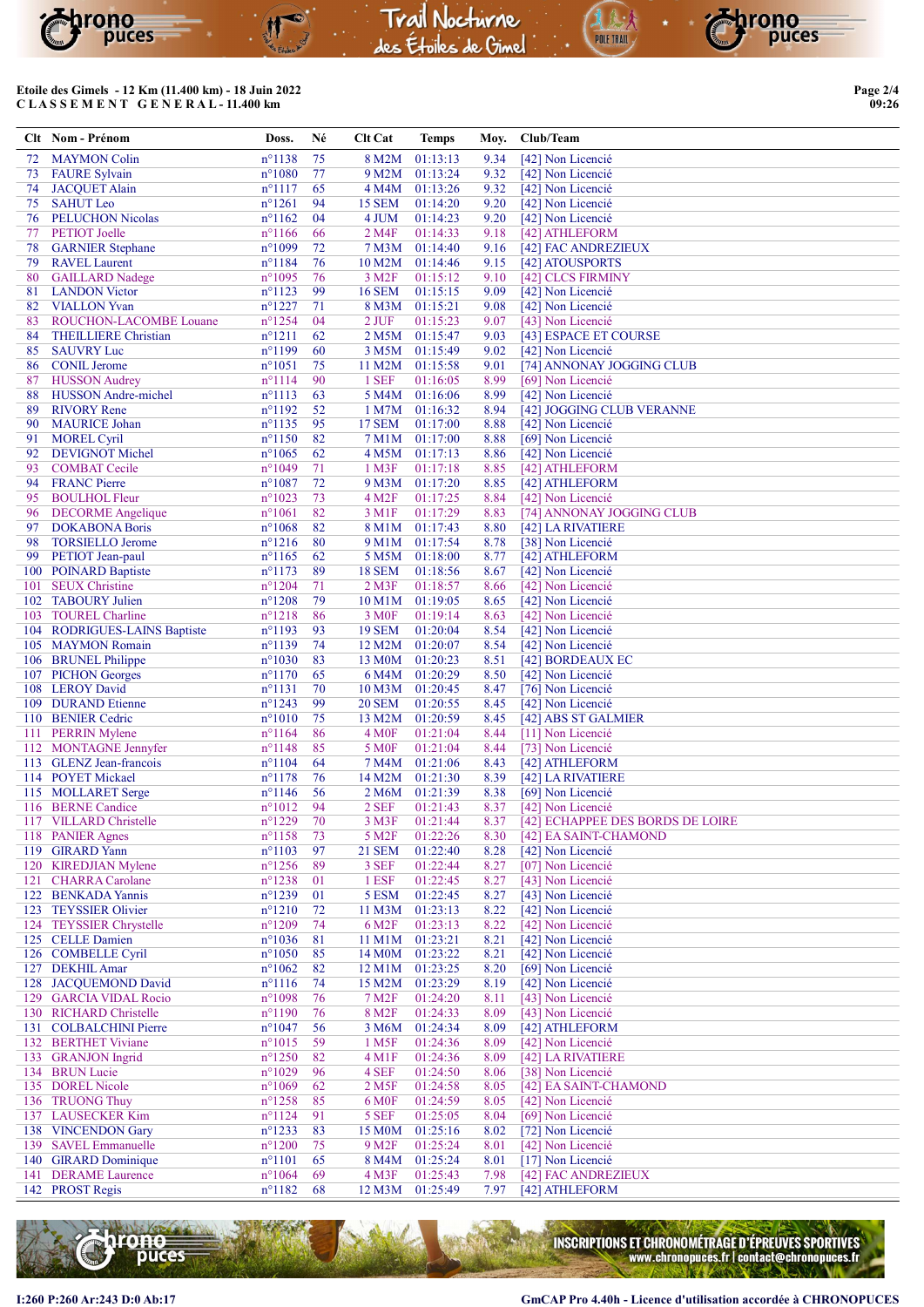

## Etoile des Gimels - 12 Km (11.400 km) - 18 Juin 2022 C L A S S E M E N T G E N E R A L - 11.400 km

Page 3/4 09:26

rono<br>Puces

|     | Clt Nom - Prénom                              | Doss.                               | Né       | Clt Cat                     | <b>Temps</b>         | Moy.         | Club/Team                                        |
|-----|-----------------------------------------------|-------------------------------------|----------|-----------------------------|----------------------|--------------|--------------------------------------------------|
|     | 143 ROYER Maxime                              | $n^{\circ}$ 1236                    | 87       | 16 M <sub>0</sub> M         | 01:26:07             | 7.94         | [07] BOULIEU TRAIL                               |
| 144 | <b>FRAYSSE Charlotte</b>                      | $n^{\circ}$ 1237                    | 89       | 6 SEF                       | 01:26:07             | 7.94         | [07] Non Licencié                                |
|     | 145 GIRARD Valerie                            | $n^{\circ}1102$                     | 69       | 5 M3F                       | 01:26:35             | 7.90         | [69] Non Licencié                                |
|     | 146 SAHUC Vincent                             | $n^{\circ}1198$                     | 80       | 13 M1M                      | 01:27:28             | 7.82         | [42] Non Licencié                                |
|     | 147 JACOB Stephane                            | $n^{\circ}1115$                     | 75       | 16 M2M                      | 01:27:28             | 7.82         | [38] Non Licencié                                |
|     | 148 CIZERON Herve                             | $n^{\circ}1045$                     | 81       | 14 M1M                      | 01:27:38             | 7.81         | [42] Non Licencié                                |
|     | 149 FARRE-MALAVAL Margerie                    | $n^{\circ}1079$                     | 80<br>67 | 5 M1F                       | 01:27:38             | 7.81         | [43] Non Licencié                                |
|     | 150 FAYARD Muriel<br>151 DEBROSSE Fabienne    | $n^{\circ}1083$<br>$n^{\circ}1059$  | 66       | 3 M4F<br>4 M4F              | 01:27:46<br>01:27:46 | 7.79<br>7.79 | [42] EA SAINT-CHAMOND<br>[42] Non Licencié       |
|     | 152 PAULET Helene                             | $n^{\circ}1161$                     | 62       | 3 M <sub>5F</sub>           | 01:28:22             | 7.74         | [42] ATHLEFORM                                   |
|     | 153 HAYOIT Andre                              | $n^{\circ}1109$                     | 60       | 6 M5M                       | 01:28:26             | 7.73         | [42] Non Licencié                                |
|     | 154 REY Francoise                             | $n^{\circ}$ 1186                    | 67       | 5 M4F                       | 01:28:27             | 7.73         | [42] ATHLEFORM                                   |
|     | 155 LIMONE Aurelie                            | $n^{\circ}1132$                     | 82       | 6 M <sub>1F</sub>           | 01:28:37             | 7.72         | [42] Non Licencié                                |
|     | 156 FRERY MARCON Celine                       | $n^{\circ}1088$                     | 76       | 10 M <sub>2F</sub>          | 01:29:00             | 7.69         | [42] USSON SPORT NATURE                          |
|     | 157 VARENNES Nadege                           | $n^{\circ}$ 1224                    | 73       | 11 M <sub>2</sub> F         | 01:29:30             | 7.64         | [43] Non Licencié                                |
|     | 158 COLBALCHINI Martine                       | $n^{\circ}1046$                     | 54       | 1 M <sub>6F</sub>           | 01:30:13             | 7.58         | [42] ATHLEFORM                                   |
|     | 159 LE LAY Jules<br>160 BOYER Laure           | $n^{\circ}1125$<br>$n^{\circ}1024$  | 94<br>06 | <b>22 SEM</b><br>2 CAF      | 01:30:37<br>01:30:43 | 7.55<br>7.54 | [42] Non Licencié<br>[42] COQUELICOT 42          |
|     | 161 BOYER Nicolas                             | $n^{\circ}1025$                     | 70       | 13 M3M                      | 01:30:44             | 7.54         | [42] Non Licencié                                |
|     | 162 BESSON Brigitte                           | $n^{\circ}1016$                     | 61       | 4 M <sub>5F</sub>           | 01:30:49             | 7.53         | [42] FAC ANDREZIEUX                              |
|     | 163 BAYART Francois                           | $n^{\circ}1009$                     | 88       | 23 SEM                      | 01:31:04             | 7.51         | [38] Non Licencié                                |
|     | 164 LEAUTAUD Lauriane                         | $n^{\circ}1126$                     | 94       | 7 SEF                       | 01:31:05             | 7.51         | [42] Non Licencié                                |
|     | 165 HUGUENIN Justine                          | $n^{\circ}1112$                     | 82       | 7 M1F                       | 01:31:07             | 7.51         | [43] Non Licencié                                |
|     | 166 FAYOLLE Beatrice                          | $n^{\circ}1086$                     | 65       | 6 M4F                       | 01:31:08             | 7.51         | [43] Non Licencié                                |
|     | 167 OLLIER Delphine                           | $n^{\circ}$ 1155                    | 72       | 6 M3F                       | 01:32:05             | 7.43         | [42] LA FOULEE DU HAUT PILAT                     |
|     | 168 MAURIN Romy                               | $n^{\circ}$ 1136                    | 82       | 8 M1F                       | 01:32:42             | 7.38         | [42] Non Licencié                                |
|     | 169 CHARROIN Cecile                           | $n^{\circ}1042$                     | 68       | 7 M3F                       | 01:33:28             | 7.32         | [69] AAA DU LYONNAIS                             |
|     | 170 CHARROIN Vincent<br>171 FAYOLLE Alain     | $n^{\circ}1043$<br>$n^{\circ}1085$  | 66<br>67 | 9 M4M<br>10 M4M             | 01:33:29<br>01:33:41 | 7.32<br>7.30 | [69] AAA DU LYONNAIS<br>[42] EA SAINT-CHAMOND    |
|     | 172 FAYOLLE Agnes                             | $n^{\circ}1084$                     | 69       | 8 M3F                       | 01:33:41             | 7.30         | [42] EA SAINT-CHAMOND                            |
| 173 | <b>DANTONY Marie-laure</b>                    | $n^{\circ}1057$                     | 73       | 12 M <sub>2F</sub>          | 01:33:44             | 7.30         | [42] ATHLEFORM                                   |
|     | 174 MIET Julien                               | $n^{\circ}1141$                     | 87       | 17 M0M                      | 01:33:51             | 7.29         | [42] Non Licencié                                |
| 175 | <b>MOIRON</b> Frederic                        | $n^{\circ}$ 1144                    | 74       | 17 M2M                      | 01:33:53             | 7.29         | [42] Non Licencié                                |
|     | 176 PRIEUR Thierry                            | $n^{\circ}1180$                     | 60       | 7 M5M                       | 01:33:55             | 7.28         | [42] ATHLEFORM 42                                |
|     | 177 RABY Huguette                             | $n^{\circ}1183$                     | 68       | 9 M3F                       | 01:34:00             | 7.28         | [42] Non Licencié                                |
|     | 178 OUIZEM Nadia                              | $n^{\circ}$ 1157                    | 78       | 9 M1F                       | 01:34:12             | 7.26         | [42] Non Licencié                                |
|     | 179 SIMON Jean-francois                       | $n^{\circ}$ 1205                    | 75       | 18 M2M                      | 01:34:12             | 7.26         | [42] Non Licencié                                |
|     | 180 LEMONNIER Christophe<br>181 SABY Odile    | $n^{\circ}1129$<br>$n^{\circ}1197$  | 73<br>62 | 19 M2M<br>5 M <sub>5F</sub> | 01:34:12<br>01:34:33 | 7.26<br>7.24 | [42] Non Licencié<br>[42] RUNNING CLUB VEAUCHOIS |
|     | 182 REYLET Laurent                            | $n^{\circ}1188$                     | 69       | 14 M3M                      | 01:34:33             | 7.23         | [42] RUNNING CLUB VEAUCHOIS                      |
|     | 183 FUCHS Aimee                               | n°1089                              | 73       | 13 M <sub>2F</sub>          | 01:34:57             | 7.20         | [42] Non Licencié                                |
|     | 184 FUCHS Jean-francois                       | $n^{\circ}1090$                     | 61       | 8 M5M                       | 01:34:57             | 7.20         | [42] Non Licencié                                |
|     | 185 RUIZ Floreal                              | $n^{\circ}1196$                     | 51       | 2 M7M                       | 01:35:26             | 7.17         | [42] Non Licencié                                |
|     | 186 BLANDEAU Stephanie                        | $n^{\circ}1018$                     | 71       | 10 M3F                      | 01:35:43             | 7.15         | [42] LA RIVATIERE                                |
|     | 187 SOUBEYRAND Nicolas                        | $n^{\circ}$ 1206                    | 77       | 20 M2M                      | 01:35:44             | 7.15         | [42] LA RIVATIERE                                |
|     | 188 BLANDEAU Jean                             | $n^{\circ}1017$                     | 69       | 15 M3M 01:35:44             |                      | 7.15         | [42] LA RIVATIERE                                |
|     | 189 REYNES Guillaume                          | $n^{\circ}1189$                     | 90       | <b>24 SEM</b>               | 01:36:09             | 7.11         | [42] Non Licencié                                |
| 190 | <b>POLLET</b> Chrystelle<br>191 VERICEL Jean  | $n^{\circ}1174$                     | 71<br>46 | 11 M3F                      | 01:36:22             | 7.10<br>7.04 | [42] FAC ANDREZIEUX<br>[42] Non Licencié         |
| 192 | <b>TOUATI Celine</b>                          | $n^{\circ}$ 1225<br>$n^{\circ}1217$ | 87       | 1 M8M<br><b>7 M0F</b>       | 01:37:11<br>01:37:12 | 7.04         | [42] Non Licencié                                |
|     | 193 CONSTANT Alexandra                        | $n^{\circ}1053$                     | 70       | 12 M3F                      | 01:37:37             | 7.01         | [69] Non Licencié                                |
| 194 | <b>BENOIT Camille</b>                         | $n^{\circ}1011$                     | 97       | 8 SEF                       | 01:37:46             | 7.00         | [69] Non Licencié                                |
|     | 195 REY Pauline                               | $n^{\circ}$ 1187                    | 94       | 9 SEF                       | 01:37:51             | 6.99         | [75] Non Licencié                                |
|     | 196 REY Christophe                            | $n^{\circ}1185$                     | 66       | 11 M4M                      | 01:37:52             | 6.99         | [42] Non Licencié                                |
| 197 | <b>CHARREYRON</b> Steph                       | $n^{\circ}1041$                     | 73       | 21 M2M                      | 01:37:58             | 6.98         | [74] Non Licencié                                |
| 198 | <b>CHARREYRON Marielle</b>                    | $n^{\circ}1040$                     | 74       | 14 M <sub>2</sub> F         | 01:39:36             | 6.87         | [74] Non Licencié                                |
| 199 | <b>MILLET</b> Emma                            | $n^{\circ}$ 1142                    | $00\,$   | 2 ESF                       | 01:40:13             | 6.83         | [42] Non Licencié                                |
|     | 200 DURAND Romuald                            | $n^{\circ}$ 1242                    | 70       | 16 M3M                      | 01:40:13             | 6.83         | [42] Non Licencié                                |
|     | 201 BRENAS Angelique<br>202 LAFLEUR Elisabeth | $n^{\circ}1026$<br>$n^{\circ}$ 1257 | 82<br>61 | 10 M1F<br>6 M <sub>5F</sub> | 01:41:18<br>01:41:37 | 6.75<br>6.73 | [42] Non Licencié<br>[42] FAC ANDREZIEUX         |
|     | 203 PATIENT Chantal                           | $n^{\circ}1160$                     | 64       | 7 M4F                       | 01:41:38             | 6.73         | [42] Non Licencié                                |
|     | 204 MOREAU C, line                            | $n^{\circ}$ 1244                    | 73       | 15 M2F                      | 01:42:16             | 6.69         | [91] Non Licencié                                |
|     | 205 MONTERYMARD Colette                       | $n^{\circ}$ 1149                    | 57       | 2 M <sub>6F</sub>           | 01:43:47             | 6.59         | [43] Non Licencié                                |
|     | 206 LEGLAY Lea                                | $n^{\circ}1127$                     | 96       | <b>10 SEF</b>               | 01:44:16             | 6.56         | [42] Non Licencié                                |
|     | 207 GLOUCHKOFF Arnaud                         | $n^{\circ}$ 1245                    | 74       | 22 M2M                      | 01:45:35             | 6.48         | [91] Non Licencié                                |
| 208 | <b>DREVET</b> Sandrine                        | $n^{\circ}1070$                     | 74       | 16 M <sub>2F</sub>          | 01:46:36             | 6.42         | [43] ESPACE ET COURSE                            |
|     | 209 FAUVET Patricia                           | $n^{\circ}1081$                     | 67       | 8 M4F                       | 01:46:37             | 6.42         | [43] Non Licencié                                |
|     | 210 THOMAS Carine                             | $n^{\circ}1213$                     | 74       | 17 M <sub>2</sub> F         | 01:47:22             | 6.37         | [42] Non Licencié                                |
| 211 | <b>OLLIER</b> Patricia<br>212 COLIN Cecile    | $n^{\circ}$ 1156<br>$n^{\circ}1048$ | 70<br>71 | 13 M3F<br>14 M3F            | 01:47:23<br>01:47:23 | 6.37<br>6.37 | [42] Non Licencié<br>[42] Non Licencié           |
|     | 213 THOMAS Eric                               | $n^{\circ}1214$                     | 70       | 17 M3M                      | 01:47:23             | 6.37         | [42] Non Licencié                                |
|     |                                               |                                     |          |                             |                      |              |                                                  |



INSCRIPTIONS ET CHRONOMÉTRAGE D'ÉPREUVES SPORTIVES<br>www.chronopuces.fr | contact@chronopuces.fr<br>contact@chronopuces.fr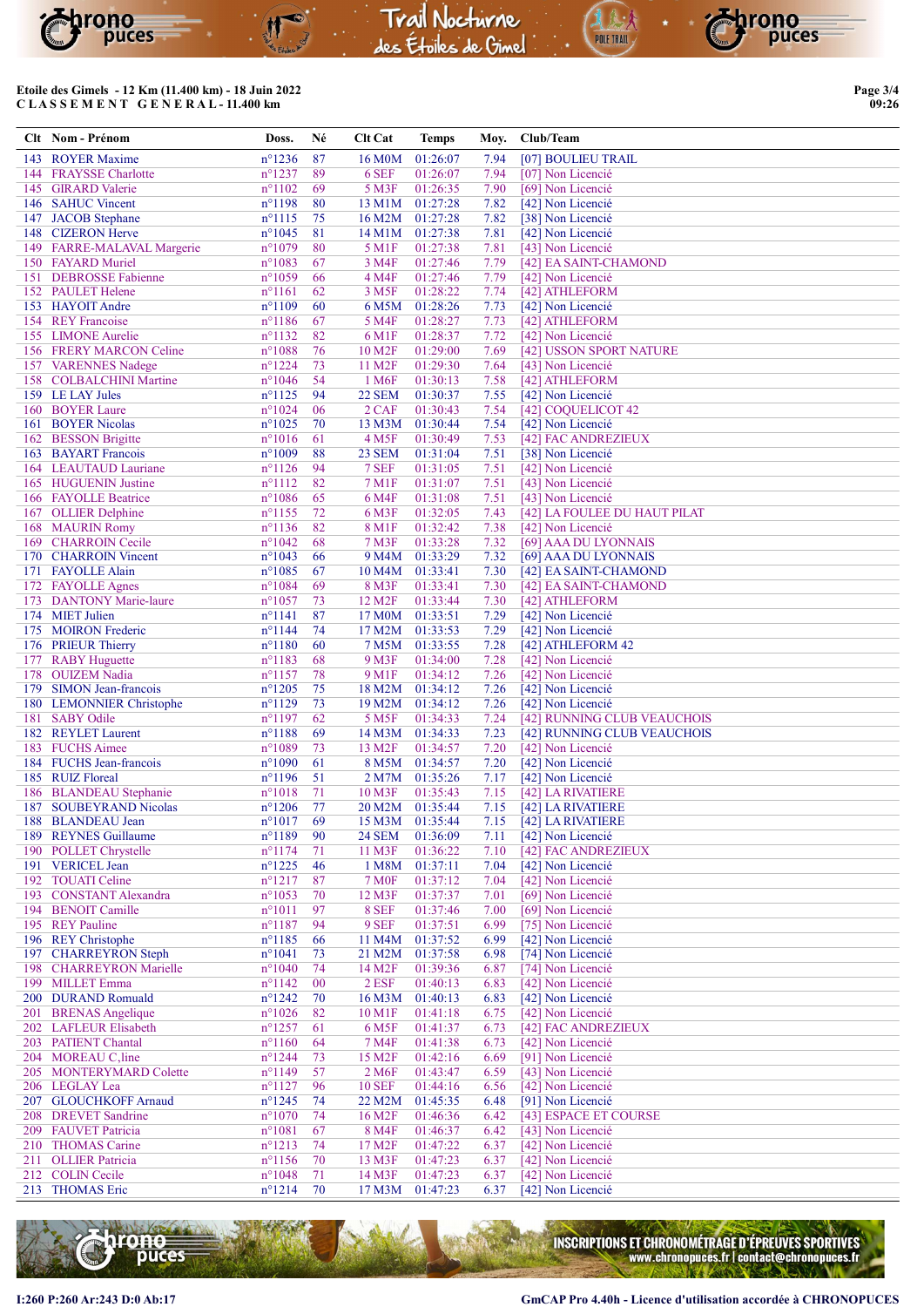| $\mathbf{m}$<br><b>REAL AVENUES</b><br>puces | 11 | TO.<br>הנ | $n_0$<br>puces<br><b>E</b><br><b>Jul TRAIL</b><br><b>GALLAND MATTER</b> |
|----------------------------------------------|----|-----------|-------------------------------------------------------------------------|
|                                              |    |           |                                                                         |

#### Etoile des Gimels - 12 Km (11.400 km) - 18 Juin 2022 C L A S S E M E N T G E N E R A L - 11.400 km

|     | Clt Nom - Prénom        | Doss.            | Né | <b>Clt Cat</b>      | <b>Temps</b> | Moy. | Club/Team                        |
|-----|-------------------------|------------------|----|---------------------|--------------|------|----------------------------------|
|     | 214 PASCAL Solange      | $n^{\circ}$ 1159 | 68 | 15 M3F              | 01:47:25     | 6.37 | [42] Non Licencié                |
| 215 | <b>REVELLI</b> Cecile   | $n^{\circ}$ 1248 | 73 | 18 M <sub>2F</sub>  | 01:47:35     | 6.36 | [42] Non Licencié                |
| 216 | <b>BLANC Odile</b>      | $n^{\circ}$ 1249 | 69 | 16 M3F              | 01:47:35     | 6.36 | [42] Non Licencié                |
| 217 | <b>HAUDIDIER Sophie</b> | $n^{\circ}$ 1251 | 72 | 17 M3F              | 01:47:35     | 6.36 | [42] Non Licencié                |
| 218 | <b>NEIGE Sylvie</b>     | $n^{\circ}1153$  | 64 | 9 M <sub>4F</sub>   | 01:48:02     | 6.33 | [42] Non Licencié                |
| 219 | <b>BRENIER Estelle</b>  | $n^{\circ}1027$  | 89 | <b>11 SEF</b>       | 01:48:28     | 6.31 | [42] Non Licencié                |
| 220 | <b>DUSINSKI Nadege</b>  | $n^{\circ}1074$  | 80 | 11 M1F              | 01:48:28     | 6.31 | [42] Non Licencié                |
| 221 | <b>HUFTIER Zoe</b>      | $n^{\circ}1111$  | 85 | <b>8 MOF</b>        | 01:48:28     | 6.31 | [42] Non Licencié                |
| 222 | <b>BONNIER Nicolas</b>  | $n^{\circ}1021$  | 77 | 23 M2M              | 01:48:29     | 6.31 | [42] Non Licencié                |
| 223 | <b>BADOIL Romain</b>    | $n^{\circ}1005$  | 70 | 18 M3M              | 01:48:30     | 6.30 | [42] ECHAPPEE DES BORDS DE LOIRE |
| 224 | <b>MOHIN</b> Stephane   | $n^{\circ}1143$  | 67 | 12 M4M              | 01:49:01     | 6.27 | $[42]$ ASMSE                     |
| 225 | <b>POYET Sylvie</b>     | $n^{\circ}1179$  | 76 | 19 M <sub>2</sub> F | 01:49:11     | 6.27 | [42] LA RIVATIERE                |
| 226 | <b>SOUTRENON Rachel</b> | $n^{\circ}1207$  | 71 | 18 M3F              | 01:49:14     | 6.26 | [42] LA RIVATIERE                |
| 227 | <b>DUBIEN Berengere</b> | $n^{\circ}1071$  | 78 | 12 M1F              | 01:49:14     | 6.26 | [42] LA RIVATIERE                |
| 228 | <b>BASSON</b> Cedric    | $n^{\circ}1108$  | 83 | 18 M0M              | 01:49:14     | 6.26 | Non Licencié                     |
| 229 | <b>BASSON</b> Audrey    | $n^{\circ}1107$  | 78 | 13 M1F              | 01:49:15     | 6.26 | Non Licencié                     |
| 230 | <b>PERRIER Pascal</b>   | $n^{\circ}1163$  | 60 | 9 M5M               | 01:49:15     | 6.26 | [42] LA RIVATIERE                |
| 231 | <b>NGUYEN</b> Geraldine | $n^{\circ}$ 1154 | 76 | 20 M <sub>2F</sub>  | 01:49:31     | 6.25 | [42] Non Licencié                |
| 232 | <b>BOUDARD</b> Amandine | $n^{\circ}1022$  | 81 | 14 M1F              | 01:55:47     | 5.91 | [42] Non Licencié                |
| 233 | <b>JALLU Helene</b>     | $n^{\circ}1118$  | 77 | 21 M <sub>2F</sub>  | 01:55:47     | 5.91 | [43] CLCS FIRMINY                |
| 234 | <b>ROUSSEAU Vincent</b> | $n^{\circ}1194$  | 79 | 15 M1M              | 01:57:57     | 5.80 | [42] Non Licencié                |
| 235 | <b>GRANGE</b> Stephane  | $n^{\circ}$ 1259 | 72 | 19 M3M              | 02:01:11     | 5.65 | [42] Non Licencié                |
| 236 | ?Dossard $#1120$        | $n^{\circ}1120$  |    | 25 SEM              | 02:01:14     | 5.64 | Non Licencié                     |
| 237 | <b>VILLARD</b> Manon    | $n^{\circ}1231$  | 02 | 3 ESF               | 02:01:14     | 5.64 | [42] Non Licencié                |
| 238 | <b>PHILIS Sylvie</b>    | $n^{\circ}1169$  | 79 | 15 M1F              | 02:01:15     | 5.64 | [42] Non Licencié                |
| 239 | <b>BONNAY Blandine</b>  | $n^{\circ}1020$  | 81 | 16 M1F              | 02:01:15     | 5.64 | [42] Non Licencié                |
| 240 | <b>PONCET Pascale</b>   | $n^{\circ}1175$  | 73 | 22 M <sub>2F</sub>  | 02:01:15     | 5.64 | [42] Non Licencié                |
| 241 | <b>VILLARD Florence</b> | $n^{\circ}$ 1230 | 70 | 19 M3F              | 02:01:15     | 5.64 | [42] ASM ST-ETIENNE              |
| 242 | <b>PIQUET Edwige</b>    | $n^{\circ}1172$  | 73 | 23 M <sub>2F</sub>  | 02:01:15     | 5.64 | [69] Non Licencié                |
| 243 | <b>LEGLAY Noemie</b>    | $n^{\circ}1128$  | 93 | <b>12 SEF</b>       | 02:13:20     | 5.13 | [42] Non Licencié                |



Page 4/4 09:26